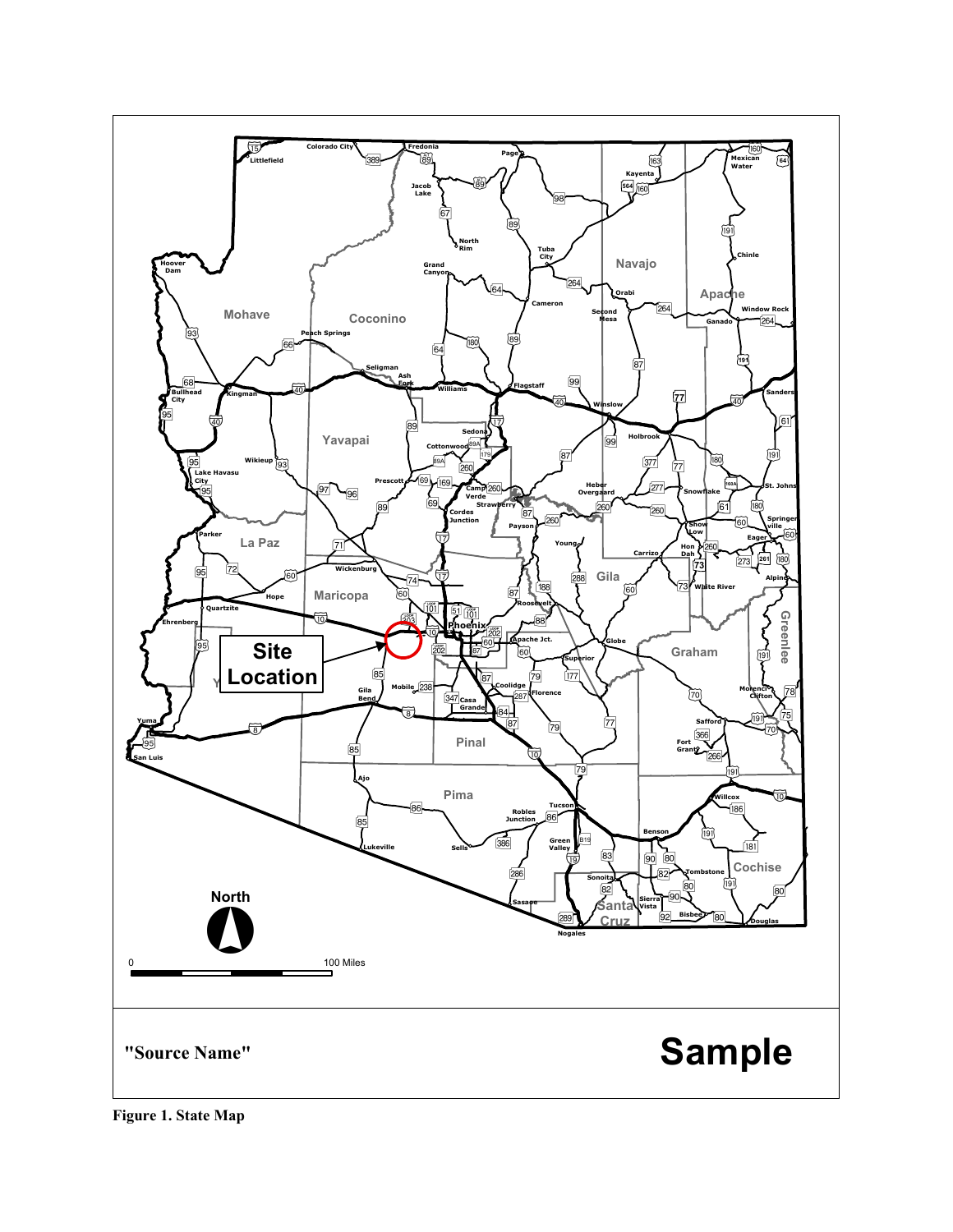

**Figure 2. Vicinity Map**